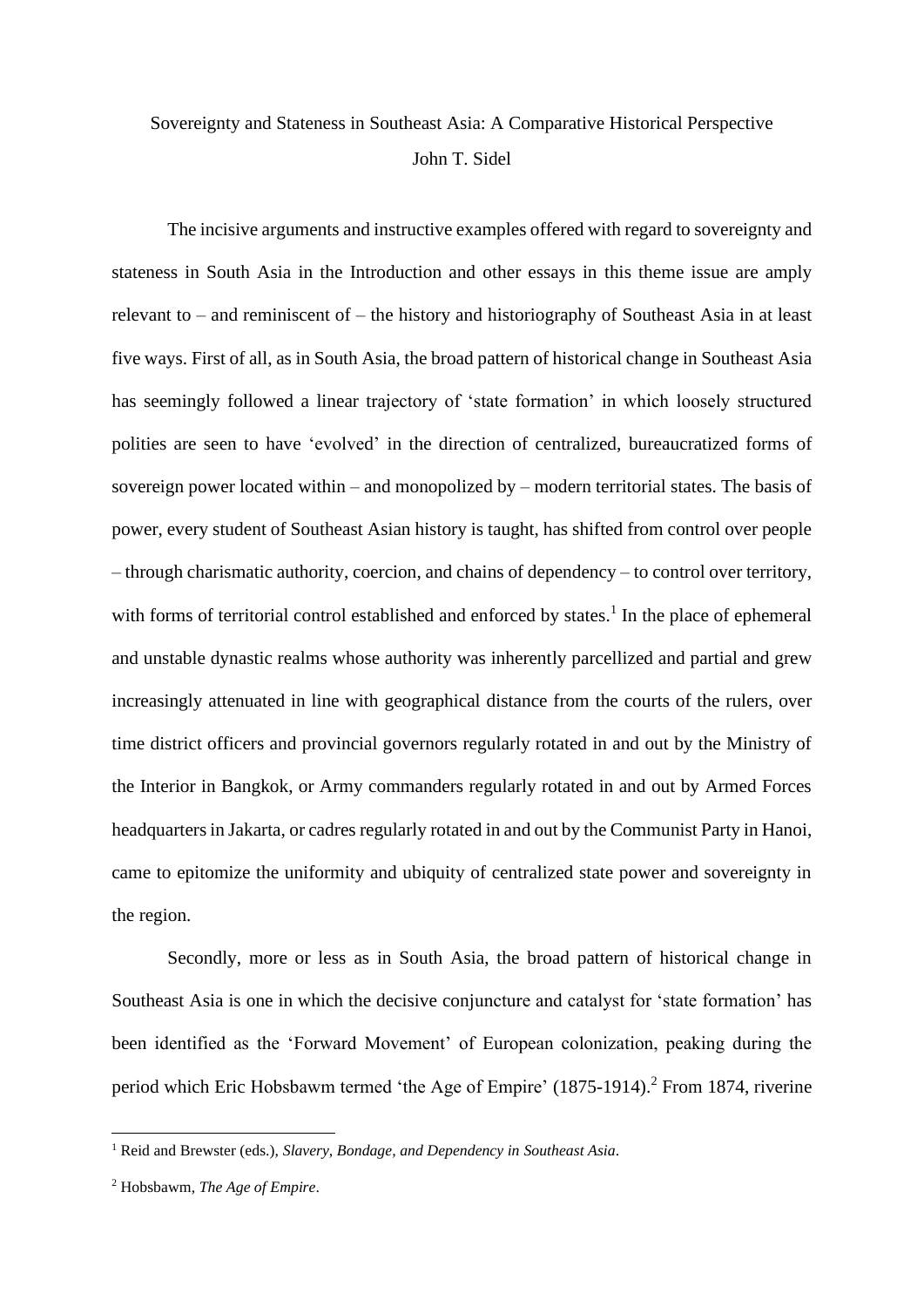sultanates of the Malay Peninsula were reconfigured under the Federated Malay States (FMS), with British Residents overseeing the codification of laws and elaboration of bureaucratic institutions and procedures, even as their counterparts in much of the Netherlands East Indies were more or less simultaneously engaged in similar processes.<sup>3</sup> Parallel developments likewise unfolded in the late nineteenth and early twentieth centuries in British ('Ministerial') Burma, in different ways in various parts of French *Indochine*, and, under an absolutizing monarchy rather than a colonial state, in Siam. But even here the story involved Europeans, with Prussian military instructors, Italian architects, French engineers, and British investment houses and industrial firms enabling the elaboration and consolidation of modern state power across the full breadth of what became Siam and later Thailand.<sup>4</sup> This was the period which the British colonial civil servant – and critic of colonialism – memorably described (and hilariously derided) as that of 'the fashioning of Leviathan'.<sup>5</sup>

Thirdly, as in South Asia, the transformation of stateness and the triumph of the modern territorial form of state sovereignty have come to be intertwined with the telos of nationalist historiography. Here what Benedict Anderson calls 'official nationalism' has been at work, whether in conservative royalist accounts of the making of Thailand, or in the Communist Party of Vietnam's version of the reunification of the Vietnamese nation-state.<sup>6</sup> But non-Southeast Asian scholars sympathetic to Southeast Asian nationalism have also played a crucial role in crafting a state-centered master narrative of modern Southeast Asian history around the emergence of nationalist consciousness, the unfolding of nationalist mobilization, the transition to national independence, and the onset of state-led nation-building and national development.

<sup>3</sup> Amoroso, *Traditionalism*; Sutherland, *The Making of a Bureaucratic Elite*.

<sup>4</sup> See, for example, Peleggi, *Lords of Things*.

<sup>5</sup> Furnivall, "The Fashioning of Leviathan."

<sup>6</sup> Anderson, *Imagined Communities*, pp. 80-103.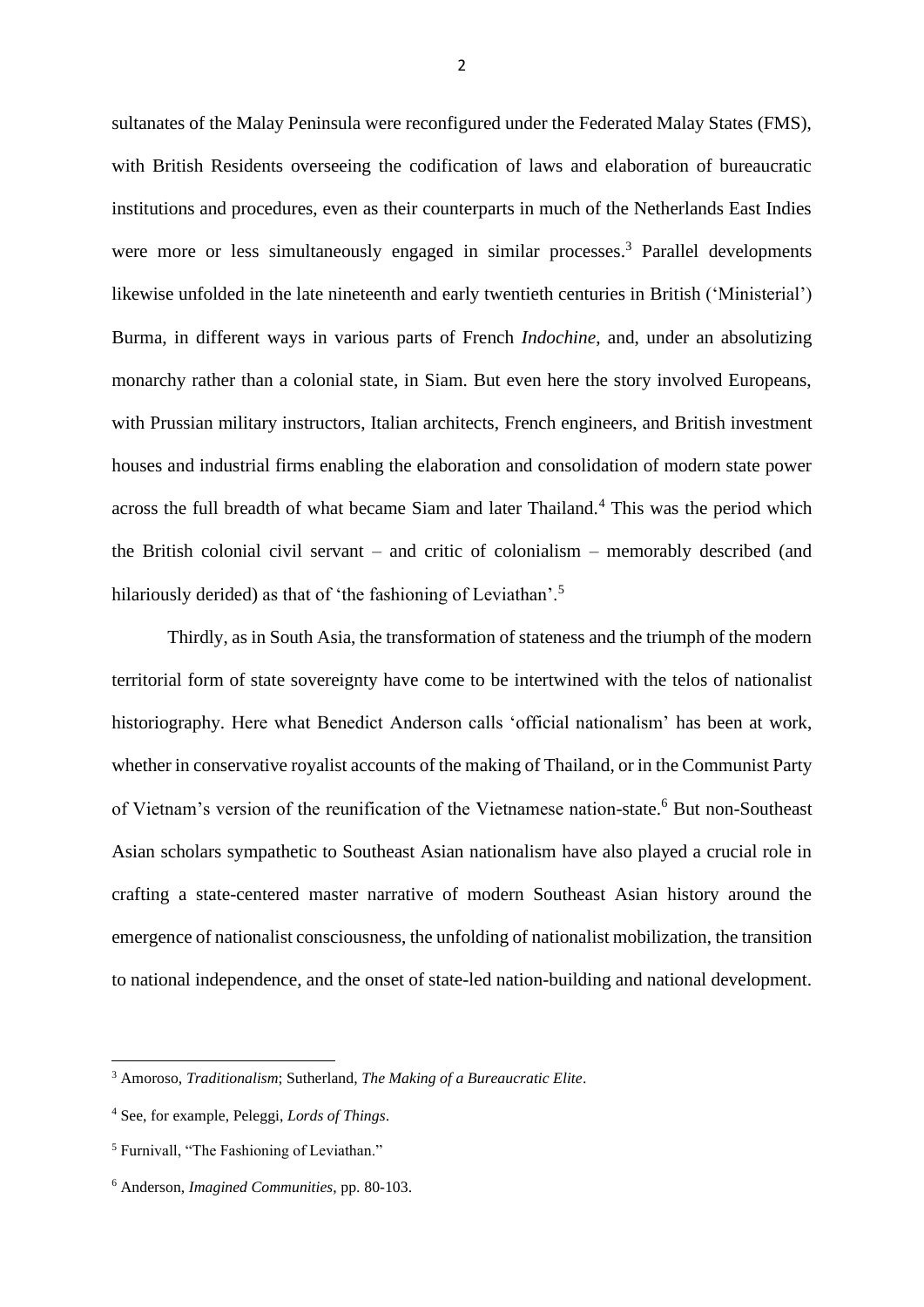Indeed, Anderson's account in *Imagined Communities* drew together disparate strands in this scholarly literature into a coherent template, in which the new kinds of administrative (and ancillary educational) circuitries and linguistic communications introduced by (colonial) states produced the bases for national(ist) imaginings.<sup>7</sup> Even the as yet unfulfilled aspirations of today's secessionist – or rather national liberation – movements in the region have been similarly contextualized in terms of idiosyncratic 'wrinkles' in otherwise uniformly Andersonian patterns of colonial-era (proto-)national state formation. The makings of 'Igorot', 'Kachin', 'Moro', and 'Papuan' identities (and demands for autonomy or independence) in the postcolonial era, for example, have been traced back to the different – and differentiating – administrative arrangements for these populations established by otherwise centralizing, homogenizing, and thus inadvertently nationalizing colonial states.<sup>8</sup>

Fourthly, as in South Asia, the past few decades have witnessed an historiographical shift from largely celebratory accounts of the transformation of stateness and the triumph of sovereign state power in Southeast Asia to self-consciously corrective and critical treatments of the history of the region. On the one hand, along the lines suggested by Foucault, some scholars have endeavoured to construct 'genealogies' of the modern forms of biopower and governmentality bequeathed by colonial rule (and in the case of Siam, by indirect colonialism and internal colonization<sup>9</sup>), tracing not only the 'flattening of political terrain' alluded to in the Introduction to this Special Issue, but also various forms of internal differentiation as well. British colonial rule in the Federated Malay States, for example, produced sultans re-housed in Mughal-style palaces and re-styled as custodians of Islamic law and education, <sup>10</sup> while Dutch

<sup>7</sup> Anderson, *Imagined Communities*, pp. 104-128.

<sup>8</sup> Finin, *The Making of the Igorot*; Sadan, *Being and Becoming Kachin*; Hawkins, *Making Moros*; Rutherford, *Laughing at Leviathan*.

<sup>9</sup> Winichakul, *Siam Mapped*.

<sup>10</sup> Roff, *The Origins of Malay Nationalism*.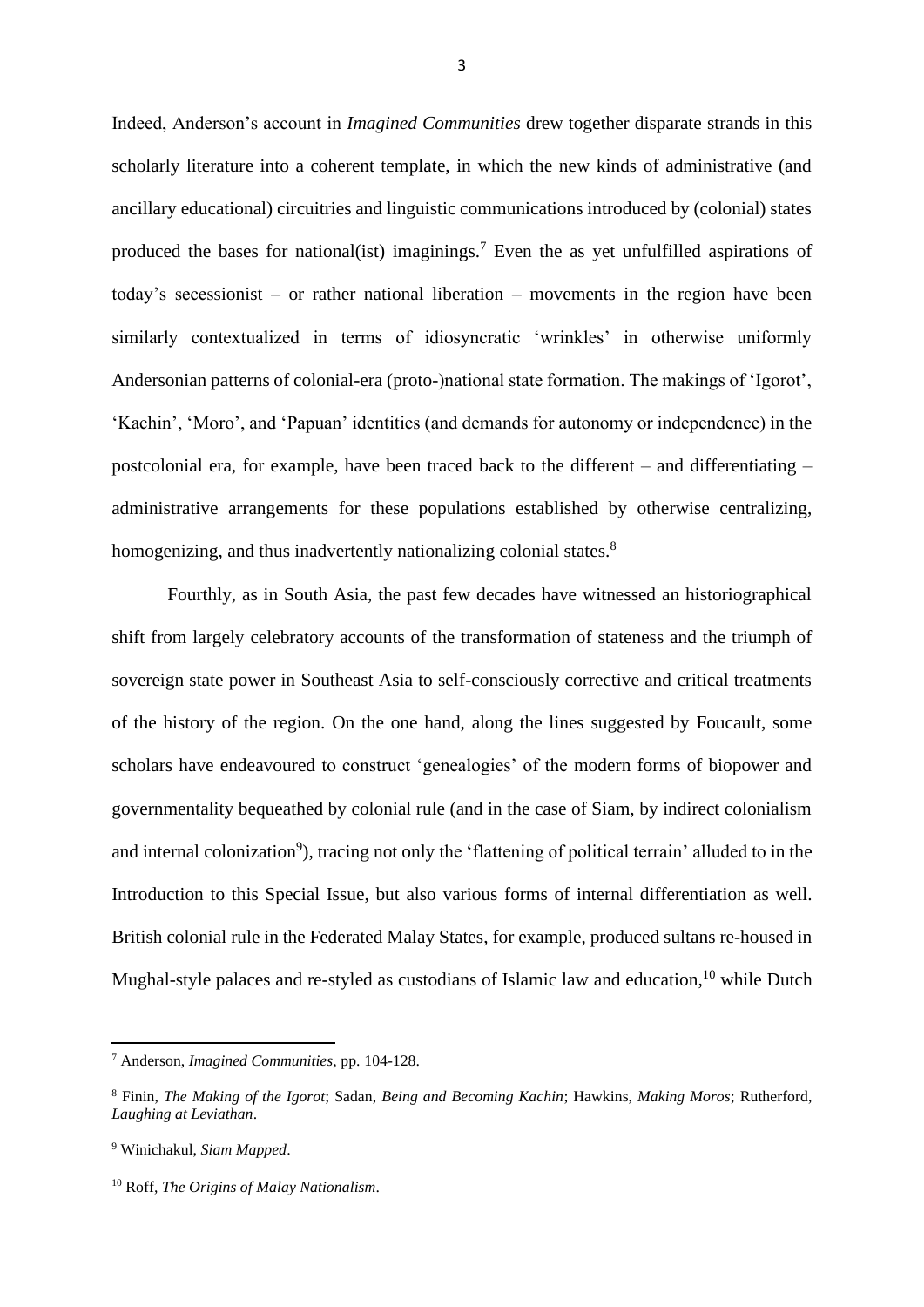colonial rule on Java, by contrast, identified the local aristocracy with Javanese culture and accorded Islam institutional autonomy, $11$  thus generating very different reinventions of 'traditional' authority and reconfigurations of religious life. French colonialism in *Indochine*  created 'Laos', promoted coherence in Cambodia, and, through the promotion of print culture in the Romanized alphabet known as *quốc ngữ* enabled modern conceptions of shared Vietnamese identity to emerge, evolve, and expand.<sup>12</sup> Colonial classification, judicial and administrative segregation, and ghettoization of immigrants from southern China and their offspring produced 'plural societies' in which reified ethnic divides rendered differentiated forms of belonging, and, after independence, citizenship.<sup>13</sup> Other colonial administrative arrangements reinforced the boundaries of ethnic identities, reconfigured the structures of religious authority, reworked 'customary' law, and reordered lowland-highland relations. By tracing the lasting legacies of these myriad colonial-era interventions, scholarly genealogies have re-illuminated contemporary Southeast Asia in a distinctly 'postcolonial' light.

On the other hand, against the perhaps inherently, if only implicitly and inadvertently, Eurocentric tendency to stress the strength and success, if not seamlessness of colonization in producing enduring legacies of stateness and modern state sovereignty across Southeast Asia, other scholars have emphasized indigenous idiosyncrasy, agency, and autonomy.<sup>14</sup> Here the abiding commitment of 'Southeast Asianists' to defend the region's integrity, authenticity, and autonomy against doubt, derision, and dissolution has inspired a rich literature on the diverse 'pre-colonial' polities of the region dating back into the first millennium of the Common Era, which has emphasized the distinctiveness of cognatic kinship, 'charismatic kingship', and

<sup>11</sup> Pemberton, *On the Subject of "Java"*.

<sup>12</sup> Edwards, *Cambodge*; Ivarsson, *Creating Laos*; Goscha, *Going Indochinese*.

<sup>13</sup> Reid (ed.), *Sojourners and Settlers*; Chirot and Reid (eds.), *Essential Outsiders*.

<sup>&</sup>lt;sup>14</sup> Smail, "On the Possibility of an Autonomous History."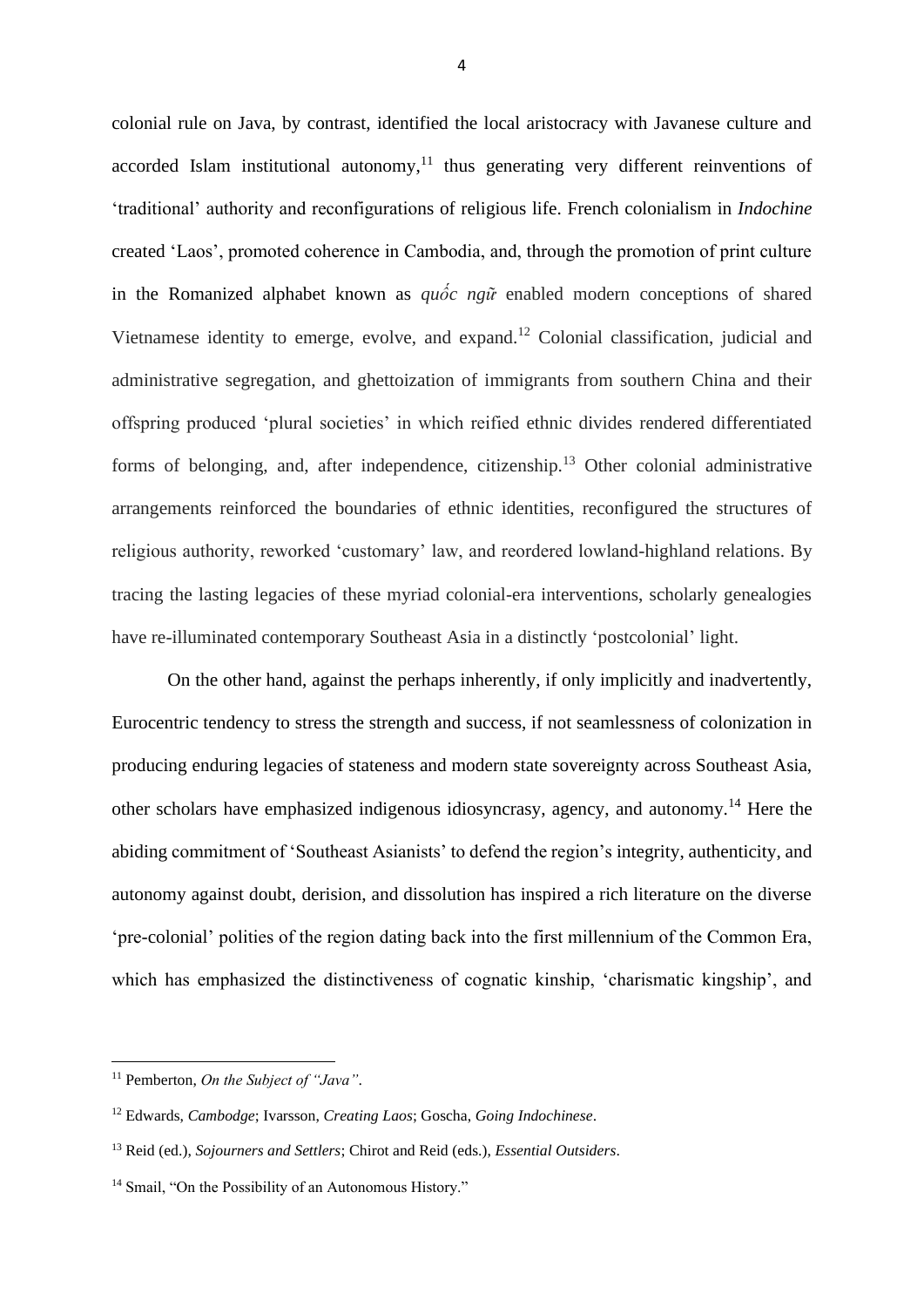indigenous conceptions of power.<sup>15</sup> The historian Victor Lieberman, moreover, has produced a massive two-volume study which tracks the variegated pathways of state formation over the five centuries of the Early Modern Era (c. 1350-1850) while tracing commonalities and divergences vis-à-vis simultaneous developments and trends elsewhere across Eurasia.<sup>16</sup> Thus the picture of Southeast Asia prior to the 'Age of Empire' is hardly a Eurocentric or Orientalist one of stagnation. Diversity and dynamism are stressed instead.

Furthermore, the historiography of European colonialism in its heyday is one replete with studies of the borderland and frontier areas of attenuated imperial authority, virtually autonomous communities as varied as Chinese mining *kongsi* in the Malay Peninsula and parts of Borneo,<sup>17</sup> the upland peoples of what James C. Scott calls Zomia,<sup>18</sup> and the nomadic seafarers and smugglers in and around the Indonesian, Malay, and Philippine archipelagos.<sup>19</sup> Even the rise and fall of the Sulu Sultanate, which remained independent until its absorption into the American colonial Philippines in the early 1900s, has been carefully researched and reconstructed.<sup>20</sup> Overall, historians have painted a picture of colonial-era state-making in Southeast Asia which is messy rather than monochrome, stressing tax-farming and subcontracted forms of policing rather than seamless centralization.<sup>21</sup> French *Indochine* consisted of separate administrative arrangements not only for Laos and Cambodia, but also for Cochinchina, Annam, and Tonkin.<sup>22</sup> What is sometimes glossed as 'British Malaya' was in

<sup>15</sup> Wolters, *History, Culture, and Region*.

<sup>16</sup> Lieberman, *Strange Parallels, Volume 1*; Lieberman, *Strange Parallels, Volume 2*.

<sup>17</sup> Trocki, *Prince of Pirates*; Somers Heidhues, *Golddiggers, Farmers, and Traders*.

<sup>18</sup> Scott, *The Art of Not Being Governed*.

<sup>19</sup> Warren, *Iranun and Balangingi*; Tagliacozzo, *Secret Trades, Porous Borders*.

<sup>20</sup> Warren, *The Sulu Zone*.

<sup>21</sup> Butcher and Dick (eds.), *The Rise and Fall of Revenue Farming*.

<sup>22</sup> Sasges, *Imperial Intoxication*.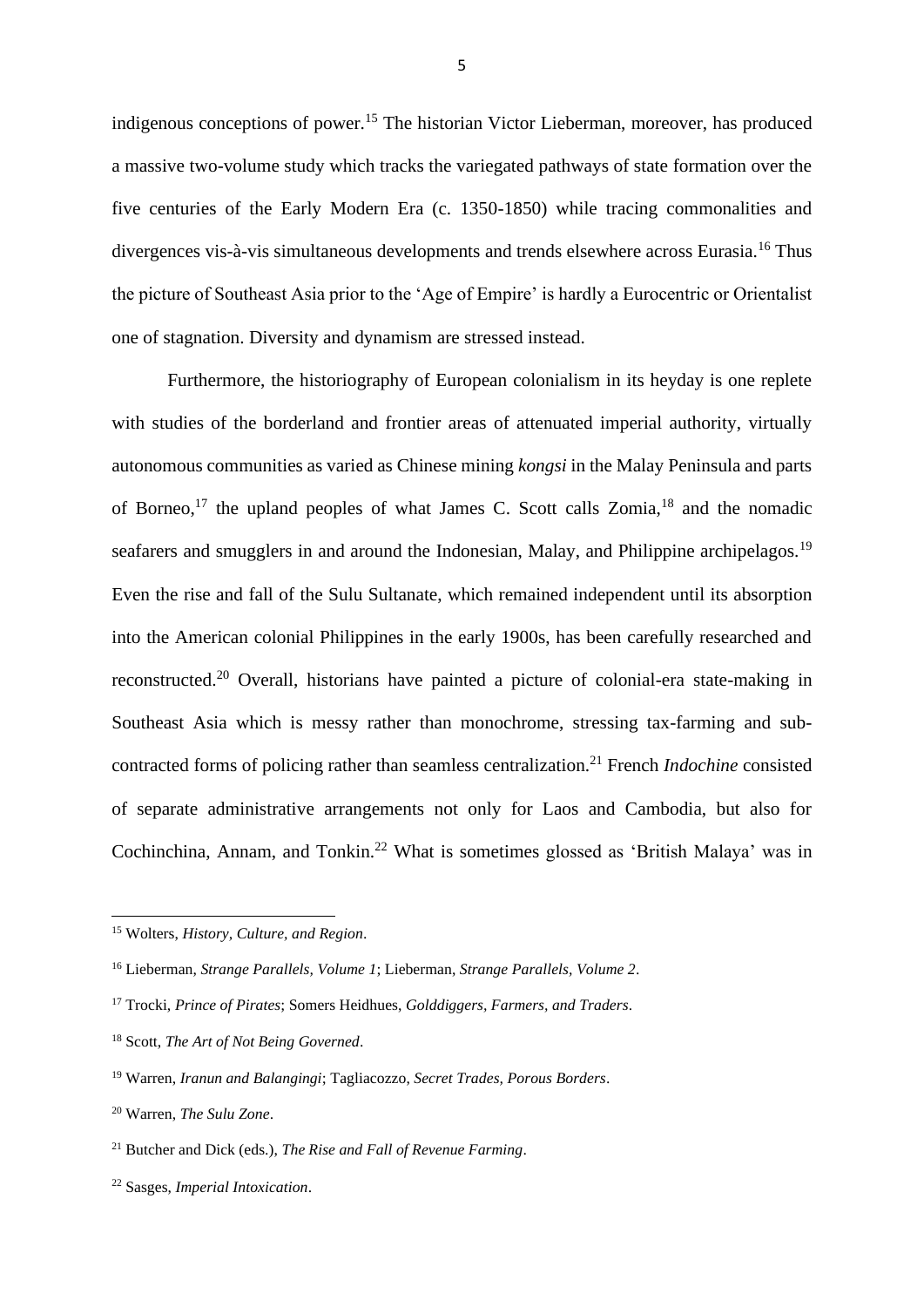reality a kind of residual hodgepodge of Crown Colonies, Federated and Unfederated Malay States, and three separate realms across the northern shelf of Borneo and Brunei, whose potential coherence and consolidation only came into view – and into partial effect – once Indonesia, the Philippines, and Thailand were unified as such.

Fifthly and finally, much as in South Asia, the history of postcolonial Southeast Asia has been replete with instances of 'multiple' or 'shared' sovereignty and other transgressions of the model of seamlessly consolidated nation-states and national borders. Indeed, the very struggles for independence themselves which (re)produced modern territorial forms of power as nation-states often relied on safe havens and sites of refuge, solidarity networks and sources of assistance beyond the borders of the nations-to-be, as seen most spectacularly in Christopher Goscha's recasting of the Vietnamese Revolution through an optic encompassing Cambodia, Laos, and Thailand, the southern Chinese provinces of Yunnan, Guangxi, and Guangdong, Hainan Island and the South China Sea.<sup>23</sup> At the same time, these struggles for national independence were also (nation-)state-making struggles themselves, as seen in the forcible enlistment of thousands of Tái coolie labourers and foot soldiers by the DRV's People's Army in the battle of Điện Biên Phủ in  $1953<sup>24</sup>$  The success of Indian nationalists in erasing and incorporating 'princely states' into a unified India noted elsewhere in this Special Issue has a near perfect parallel in President Soekarno's forced dissolution of the Dutch-created Republic of the United States of Indonesia and deconstruction of its various constituent mini-states under local aristocracies in the immediate aftermath of Indonesia's transition to independence in 1950. But as in the post-independence history of the Naga Hills chronicled elsewhere in this Special Issue, postcolonial Southeast Asia has hardly witnessed seamless success in the consolidation of modern territorial state sovereignty. Sensationalized 'opium warlords' have

<sup>23</sup> Goscha, *Thailand and the Southeast Asian Networks*.

<sup>&</sup>lt;sup>24</sup> Lentz, "Mobilizing a Frontier."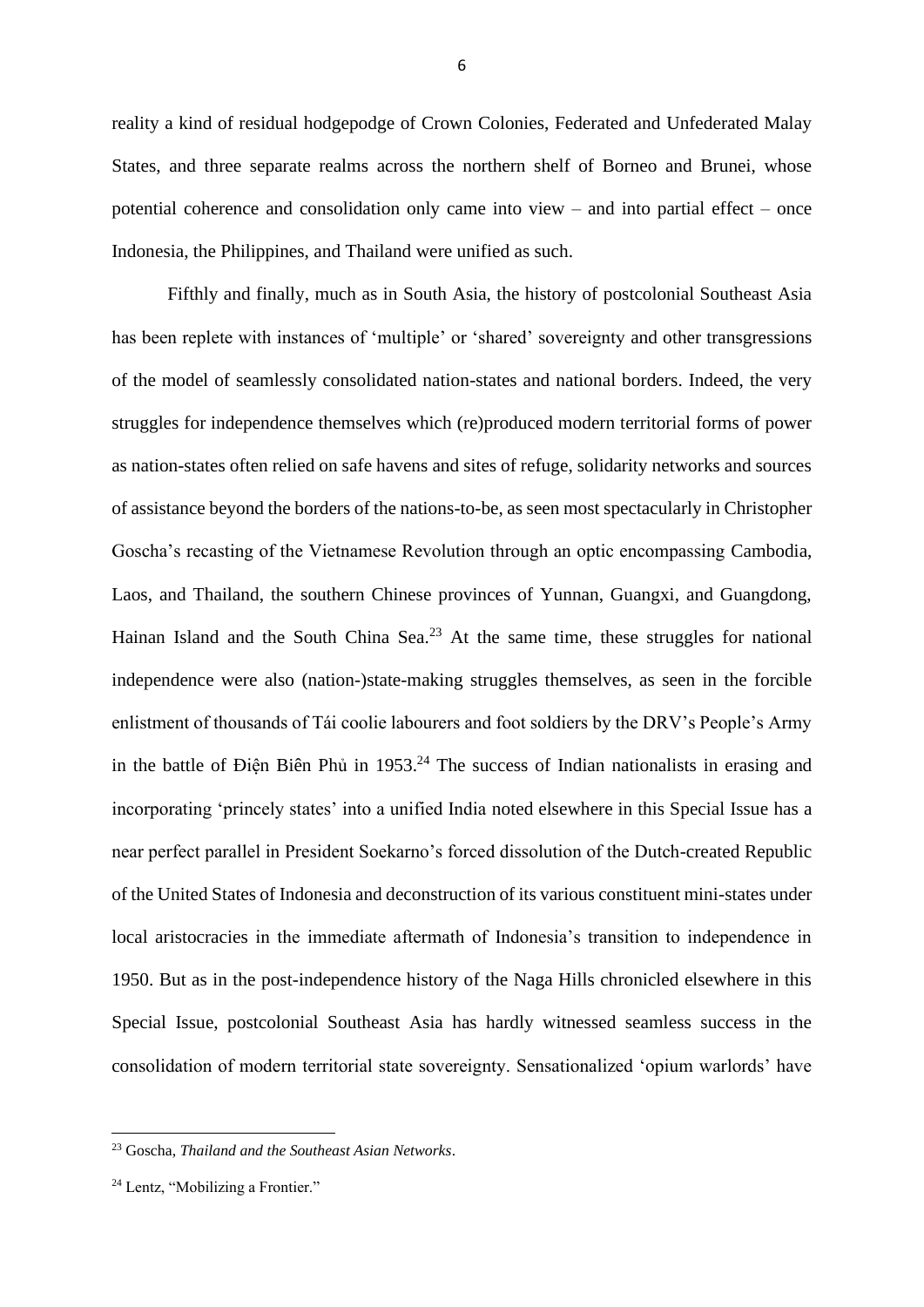endured as fixtures in the so-called 'Golden Triangle' along the borders of Burma/Myanmar, Thailand, and Laos, armed insurgencies associated with various ethno-nationalist aspirations have claimed effective control over large swathes of Burma/Myanmar over much of the country's post-independence history, and since the early-mid 1970s a diverse set of armed groups have operated in the southern Philippines in loose condominium and recurring conflict with the – highly fragmented and factionalized – forces of the (national and local) government.<sup>25</sup>

Overall, if one contemplates stateness and state sovereignty in Southeast Asia in the light of the arguments and examples about South Asia offered elsewhere in this Special Issue, the commonalities stand out rather than the contrasts. Clearly South Asia is not unique in terms of any inherent features of the Subcontinent which mark it as an exceptional region for state formation: there is abundant evidence of many parallels in Southeast Asia. Clearly what David Cannadine has termed the distinctive 'ornamentalism' of the British Empire<sup>26</sup> was not the sole cause for the patterns observed: Southeast Asian history, after all, features instances not only of British, but also Dutch, French, Spanish, and even American colonial rule. Clearly if Southeast Asia suggests anything about the revisionist reconsideration of South Asia offered in this Special Issue, it is the wider potential relevance of the arguments and examples provided herein for a more nuanced, differentiated, and critical understanding of stateness and state sovereignty elsewhere across the world.

<sup>25</sup> Smith, *Burma*; McKenna, *Muslim Rulers and Rebels*.

<sup>26</sup> Cannadine, *Ornamentalism*.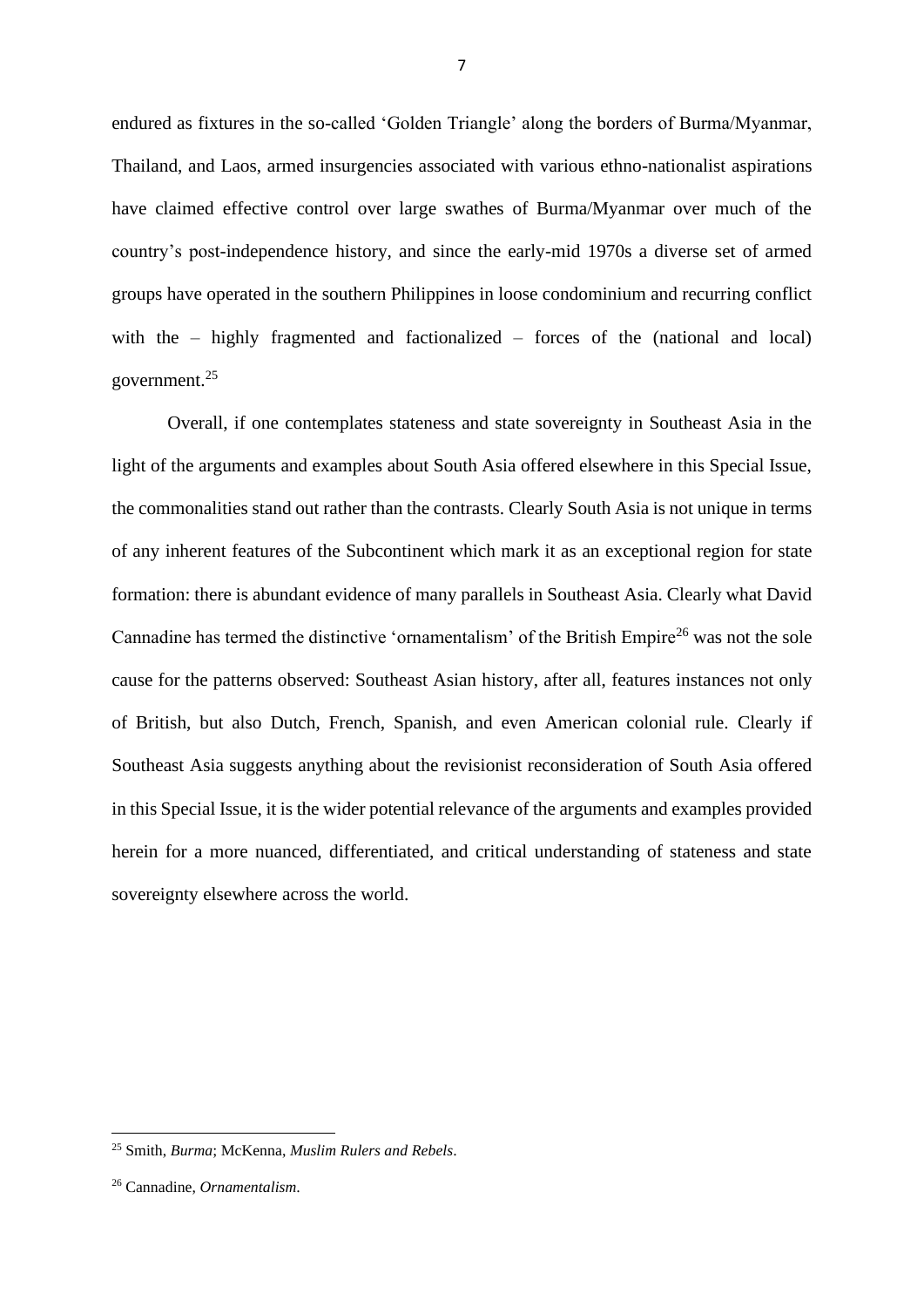## BIBLIOGRAPHY

Amoroso, Donna J. *Traditionalism and the Ascendancy of the Malay Ruling Class in Malaya*. Singapore: NUS Press, 2014.

Butcher, John W. and Dick, Howard W. (eds.). *The Rise and Fall of Revenue Farming: Business Elites and the Emergence of the Modern State in Southeast Asia*. Basingstoke: Palgrave Macmillan, 1993.

Cannadine, David. *Ornamentalism: How the British Saw Their Empire*. Oxford: Oxford University Press, 2001.

Chirot, Daniel and Reid, Anthony (eds.). *Essential Outsiders: Chinese and Jews in the Modern Transformation of Southeast Asia and Central Europe*. Seattle: University of Washington Press, 1997.

Edwards, Penny. *Cambodge: The Making of a Nation, 1860-1945*. Honolulu: University of Hawai'i Press, 2007.

Finin, Gerard A. *The Making of the Igorot: Contours of Cordillera Consciousness*. Honolulu: University of Hawai'i Press, 2008.

Furnivall, John. "The Fashioning of Leviathan: The Beginnings of British Rule in Burma," *Journal of the Burma Research Society*, Volume 29, Number 1 (1939): 3-137.

Goscha, Christopher E. *Going Indochinese: Contesting Concepts of Space and Place in French Indochina*. Copenhagen: NIAS Press, 2012.

Goscha, Christopher E. *Thailand and the Southeast Asian Networks of the Vietnamese Revolution, 1885-1954*. Richmond, Surrey: Curzon Press, 1998.

Hawkins, Michael C. *Making Moros: Imperial Historicism and American Military Rule in the Philippines' Muslim South*. De Kalb: Northern Illinois University Press, 2013).

Hobsbawm, Eric. *The Age of Empire 1875-1914*. London: Weidenfeld and Nicolson, 1987.

Ivarsson, Soren. *Creating Laos: The Making of a Lao Space between Indochina and Siam, 1860-1945*. Copenhagen: NIAS Press, 2008.

Lentz, Christian C. "Mobilizing a Frontier: Dien Bien Phu and the Making of Vietnam, 1945- 1955." PhD dissertation, Cornell University, 2011.

Lieberman, Victor. *Strange Parallels: Southeast Asia in Global Context, c. 800-1830, Volume 1: Integration on the Mainland*. Cambridge: Cambridge University Press, 2003.

Lieberman, Victor. *Strange Parallels: Southeast Asia in Global Context, c. 800-1830, Volume 2: Mainland Mirrors: Europe, Japan, China, South Asia, and the Islands*. Cambridge: Cambridge University Press, 2009.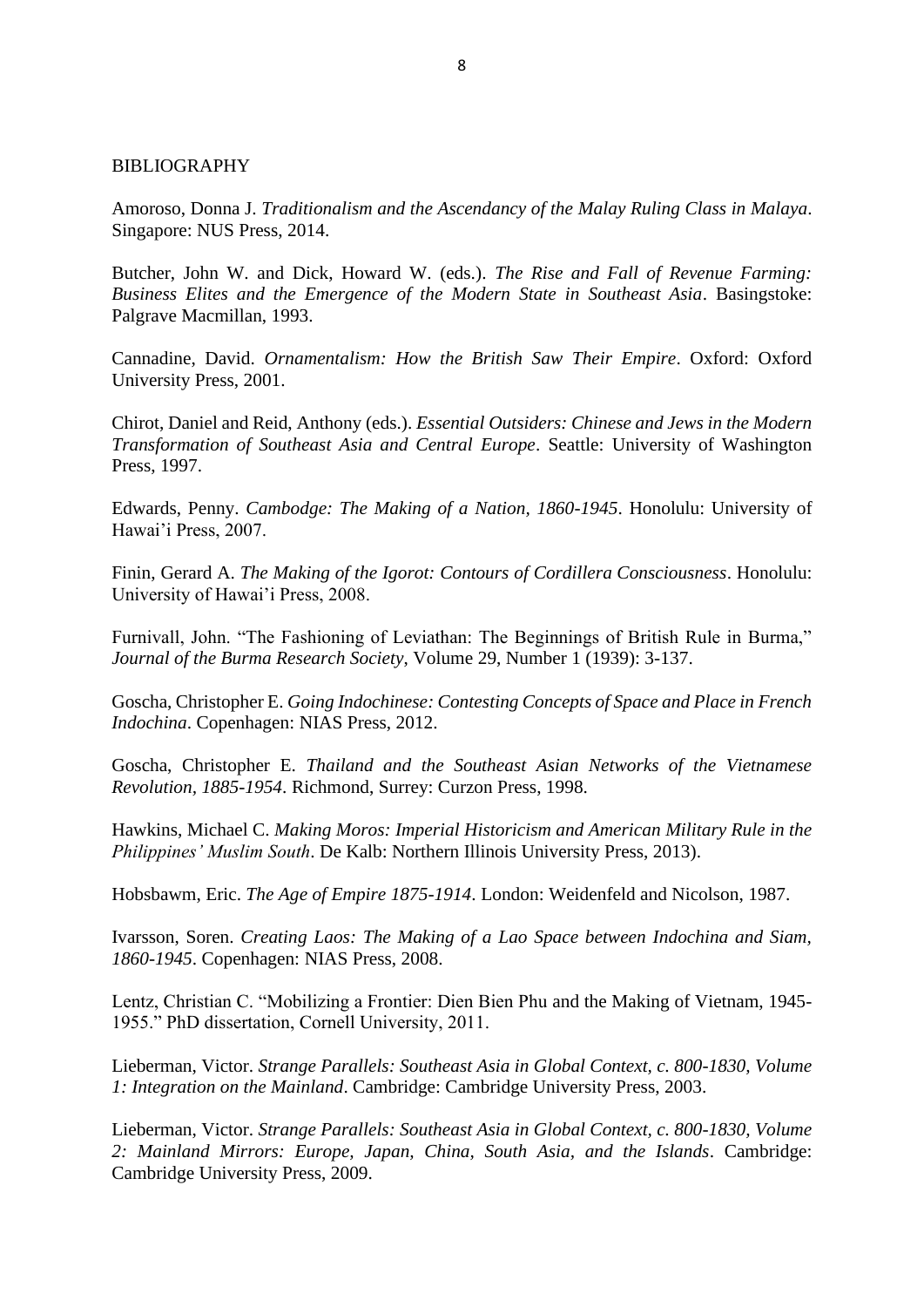McKenna, Thomas M. *Muslim Rulers and Rebels: Everyday Politics and Armed Separatism in the Southern Philippines*. Berkeley: University of California Press, 1998.

Peleggi, Maurizio. *Lords of Things: The Fashioning of the Siamese Monarchy's Modern Image*. Honolulu: University of Hawai'i Press, 2002.

Pemberton, John. *On the Subject of "Java"*. Ithaca, NY: Cornell University Press, 1994.

Reid, Anthony (ed.). *Sojourners and Settlers: Histories of Southeast Asia and the Chinese*. Honolulu: University of Hawai'i Press, 1996.

Reid, Anthony and Brewster, Jennifer (eds.). *Slavery, Bondage, and Dependency in Southeast Asia*. Basingstoke: Palgrave Macmillan, 1983.

Roff, William R. *The Origins of Malay Nationalism*. New Haven, CT: Yale University Press, 1967.

Rutherford, Danilyn. *Laughing at Leviathan: Sovereignty and Audience in West Papua*. Chicago, IL: University of Chicago Press, 2012.

Sadan, Mandy. *Being and Becoming Kachin: Histories Beyond the State in the Borderworlds of Burma*. Oxford: Oxford University Press, 2013.

Sasges, Gerard. *Imperial Intoxication: Alcohol and the Making of Colonial Indochina*. Honolulu: University of Hawai'i Press, 2017.

Scott, James C. *The Art of Not Being Governed: An Anarchist History of Upland Southeast Asia*. New Haven, CT: Yale University Press, 2009.

Smail, John R. W. "On the Possibility of an Autonomous History of Southeast Asia." *Journal of Asian Studies*, Volume 2, Number 1 (March 1961): 72-102.

Smith, Martin J. *Burma: Insurgency and the Politics of Ethnicity*. London: Zed Books, 1991.

Somers Heidhues, Mary F. *Golddiggers, Farmers, and Traders in the "Chinese Districts" of West Kalimantan, Indonesia*. Ithaca, NY: Cornell University Press, 2003.

Sutherland, Heather J. *The Making of a Bureaucratic Elite: The Colonial Transformation of the Javanese Priyayi*. Singapore: Heinemann, 1979.

Tagliacozzo, Eric. *Secret Trades, Porous Borders: Smuggling and States Along a Southeast Asian Frontier1865-1915*. New Haven, CT: Yale University Press, 2009.

Trocki, Carl A. *Prince of Pirates: The Temenggongs and the Development of Johor and Singapore, 1784-1885* (Singapore: Singapore University Press, 1979).

Warren, James F. *Iranun and Balangingi: Globalization, Maritime Raiding, and the Birth of Ethnicity*. Singapore: NUS Press, 2002.